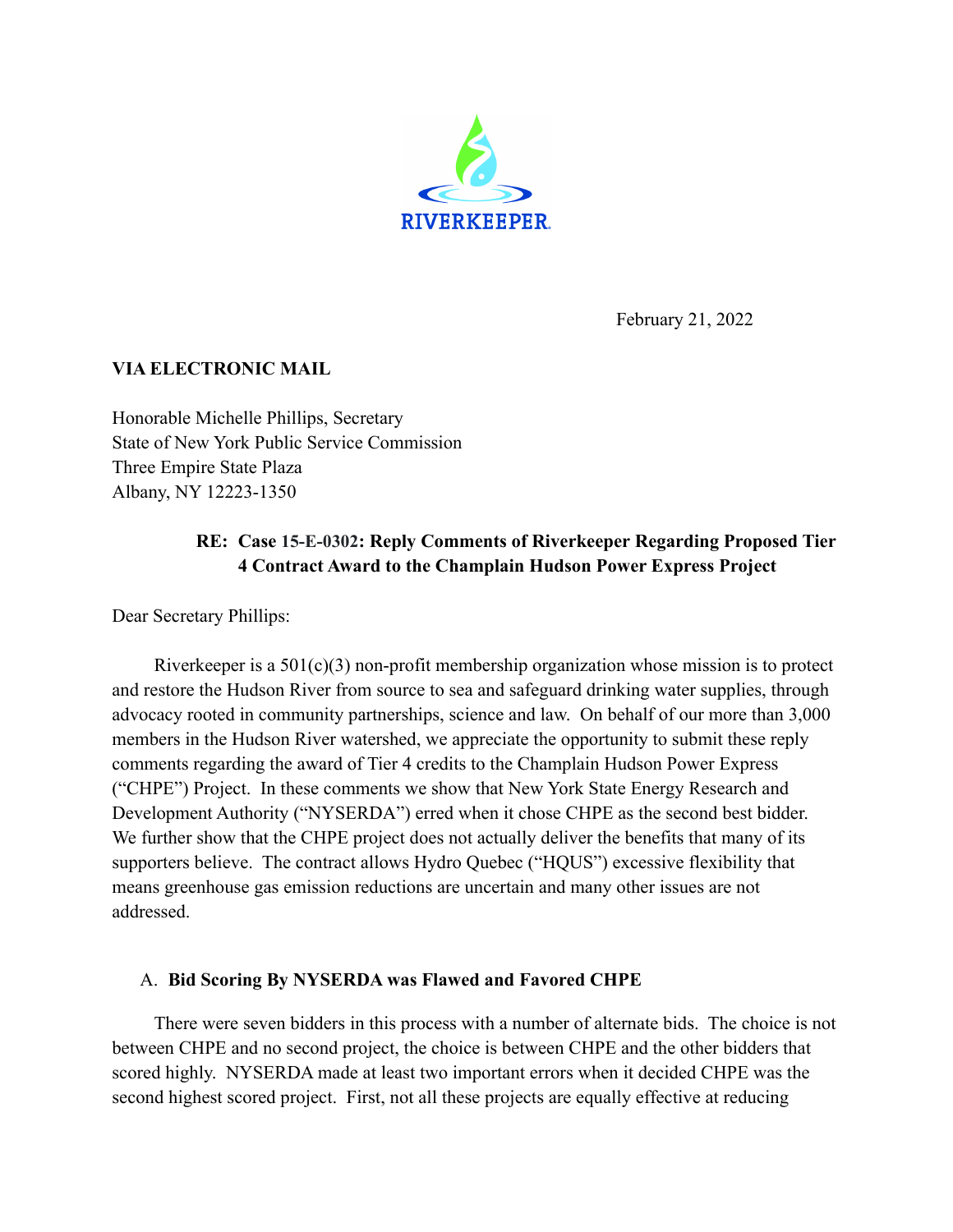greenhouse gases ("GHGs"). CHPE provides very uncertain GHG reductions per unit of energy delivered. Awarding Renewable Energy Credits ("RECs") based on the amount of energy delivered is misleading because RECs from projects using solar and wind provide greater benefits in terms of GHGs. NYSERDA should have adjusted its price comparisons to take this issue into account and compared the cost of GHG emissions avoided, which is the core purpose of the Tier 4 program.

Second, as others have noted, NYSERDA used its preliminary scoring as the final score. The petition states:

"NYSERDA considered the Revised Preliminary Ranking in the context of other factors that contribute to the achievement of the Clean Energy Standard ("CES") mandate, the reduction of greenhouse gas emissions, and the objectives of the CES Modification Order. These program policy factors include:

- The efficient utilization of key transmission points of interconnection and Project selections that will promote the cost-efficient integration of renewable generation into New York City;
- Reliability and geographic benefits and/or costs in the NYCA, and the reduction of execution risk through diversity;
- Public health benefits of reducing local air contaminants by displacing thermal generation in New York City, and, in particular, in Disadvantaged Communities;
- The extent the Project contributes to grid reliability and enables reduced reliance on thermal generation in Zone J through its dispatchability and level of firm supply;
- *● The extent to which the Project allows the State to accelerate the reduction of GHG emissions in furtherance of the Climate Act objectives;*
- *● The extent to which a Project's deliveries are not met through the re-directing of existing resources in a way that provides no net benefit to the State;*
- *The extent to which the proposed Project promotes delivery of renewable energy from upstate regions of the State into Zone J, eases the curtailment of upstate renewable resources, and optimizes deliverability of renewable resources throughout the entirety of the State*; and;
- The degree to which two or more smaller Projects provide more competitive benefits and potentially more timely achievement of Commercial Operation, versus the potential scale economy anticipated with a single large Project.

Following a detailed review of the Revised Preliminary Ranking results, NYSERDA determined to not apply Program Policy Factors and confirmed the Revised Preliminary Ranking as the Final Ranking." (emphasis added). At least the highlighted three factors disfavor CHPE. The others are largely neutral. The dispatchability criterion could have favored CHPE if it had winter dispatch obligations, but it does not.

It is unclear why NYSERDA did not use these program factors. If it had, it is likely that CHPE would have scored lower than the preliminary ranking.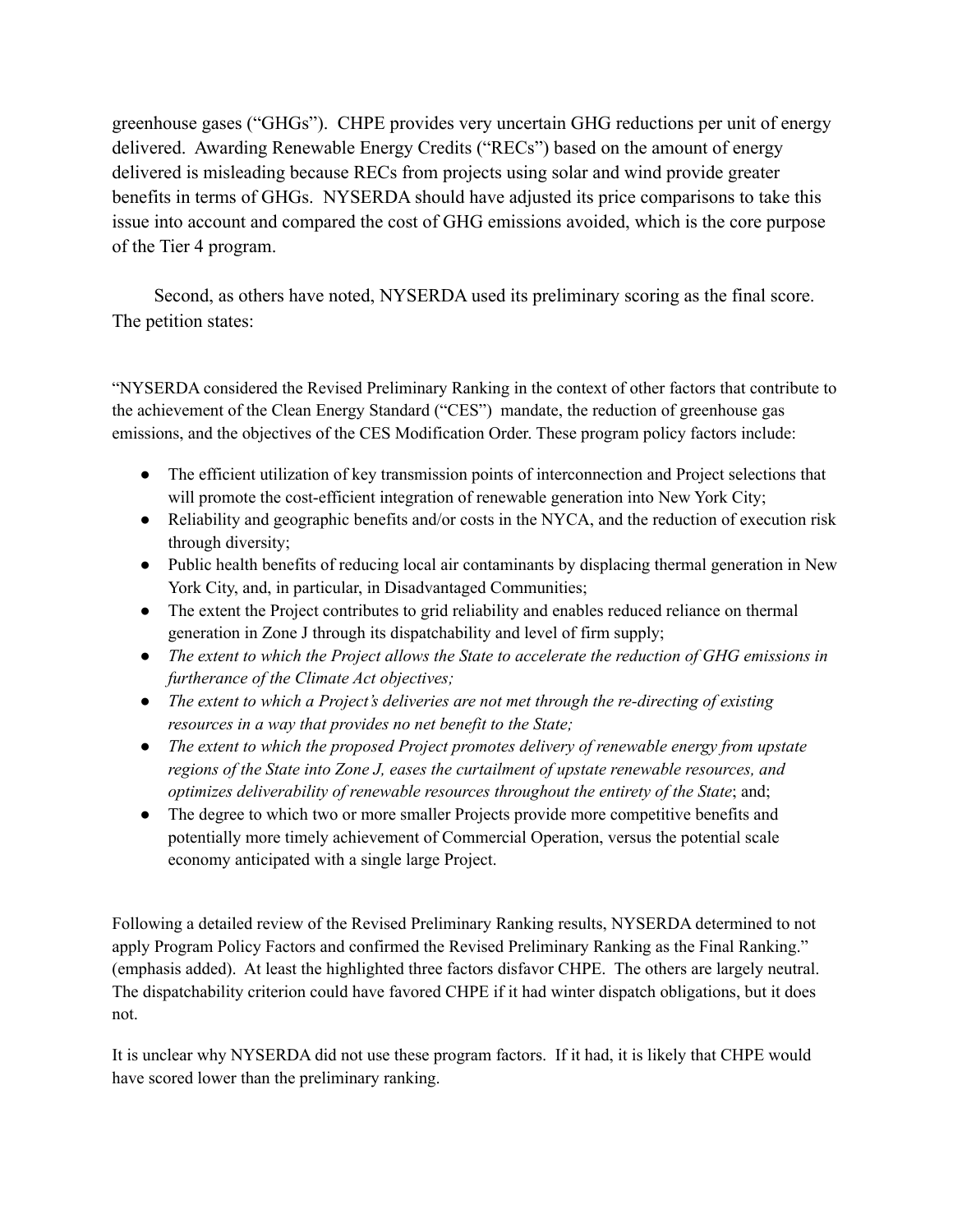### B. **The CHPE Project is Fatally Flawed and Potentially Illegal**

Supporters of CHPE imagine the following project:

- 1. Has strong additionality criteria so energy can't just be moved around and backfilled by fossil fuel generation;
- 2. Uses impoundments that emit very little GHGs;
- 3. Does not lead to additional GHG emissions through the construction of new dams;
- 4. Has an effective mechanism to deal with environmental justice concerns;
- 5. Is dispatchable with guaranteed supply during times of high demand.

However, this is not the project that is actually proposed. The proposed project has the following attributes:

- 1. Has no Supplier Energy baseline so energy can just be moved around and backfilled by fossil fuel generation. Has a very weak Supplier GHG baseline that will allow HQUS to supply the contract through new supply from the dam to be completed at Romaine 4;
- 2. Uses impoundments that have some of the highest GHG emissions in the world;
- 3. Allows the completion of Romaine 4, a major new source of GHGs and fails to prevent further dam construction to supply other Hydro Quebec customers;
- 4. Has major environmental justice concerns in Canada due to impacts on First Nations with no commitment to deal with these issues;
- 5. Has no supply obligations in the winter, which is predicted to be a time of peak demand when space heating starts to switch from gas fired boilers.

Finally, as noted in our initial comments, the goal of Tier 4 is to increase delivery of clean energy into Downstate markets, including the cultivation of local renewables so that the state can meet its target of zero greenhouse gas emissions from the electricity sector by 2040.<sup>1</sup> As explained by that order PSL §66-p added to the PSL by the Climate Leadership and Community Protection Act ("CLCPA") requires zero emissions by 2040. *Id.* at 6. That requirement states "by the year two thousand forty (collectively, the "targets") the statewide electrical demand system will be zero emissions". PSL §66-p (2). Thus, there is a legal requirement for the state's electrical generation system to be zero emission by 2040 and the Tier 4 program is supposed to help make that happen. In practice, this gives rise to two requirements: 1) Tier 4 projects should reduce emissions; and 2) Tier 4 projects must not emit carbon after 2040. Even the selection criteria for the procurement require NYSERDA to evaluate if the project helps it meet the 2040

<sup>1</sup> PSC Order Adopting Modifications to Clean Energy Standard (CASE 15-E-0302, 15 October 2020) at 11